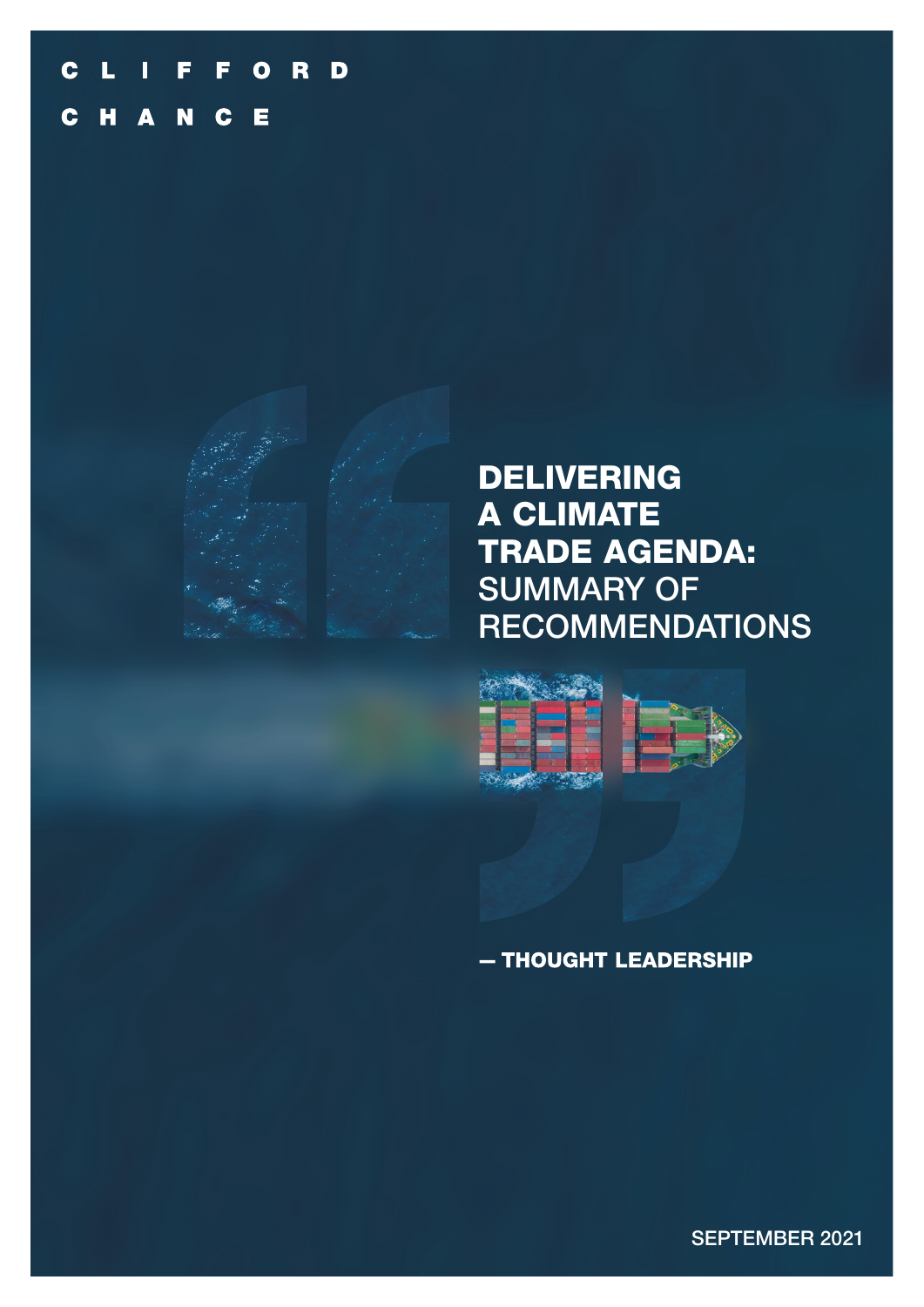

International trade will play a key role in achieving a just transition to a low-carbon sustainable global economy. Businesses stand ready to lead in this transition, but governments need to provide support by ensuring the right legislative and regulatory structures are in place.



**JESSICA GLADSTONE.** Partner, Clifford Chance, specialising in international trade

## DELIVERING A CLIMATE TRADE AGENDA: SUMMARY OF RECOMMENDATIONS

The urgency of the climate crisis requires greater focus on how international trade and investment policy can support climate action. International trade is estimated to account for 20-38% of global emissions but, until recently, there have been limited efforts to harness trade policy to achieve climate objectives. As businesses increasingly pursue their own net zero targets, the upcoming COP26 meeting in November 2021 and WTO Ministerial in December 2021 provide opportunities for governments to accelerate these efforts through mutually supportive trade and climate policies.

To better understand how trade policy can support businesses to reduce emissions, Clifford Chance, in collaboration with the World Economic Forum (WEF), interviewed over 30 global companies about their trade and climate strategies. The **[resulting white paper](https://www.cliffordchance.com/content/dam/cliffordchance/briefings/2021/09/World-Economic-Forum-Delivering-a-Climate-Trade-Agenda.pdf)**, 'Delivering a climate trade agenda: Industry insights', brings together industry perspectives on trade policy priorities, as well as offering eight recommendations for climate-focused trade policy that is fair, transparent, and has technology and innovation at its core.

The report identifies numerous ways in which businesses can prepare for, and support, recommended climate-trade initiatives.

| <b>Climate-trade priorities</b>                          | <b>Key action areas</b>                                                                                                        |                                                                                                                  |
|----------------------------------------------------------|--------------------------------------------------------------------------------------------------------------------------------|------------------------------------------------------------------------------------------------------------------|
| Increase understanding of<br>supply chain emissions      | Work with suppliers and<br>customers to improve<br>measurement of supply<br>chain emissions                                    | Prepare for an increased<br>focus on supply chain<br>emissions (e.g. CBAM,<br>sustainable finance)               |
| Support development of<br>harmonized trade architecture  | Paticipate in the<br>development of<br>harmonized international<br>standards                                                   | Participate in the<br>development of<br>methodologies for<br>carbon-based trade<br>policies (e.g. CBAM)          |
| Identify technologies that are<br>key to decarbonization | Identify key goods and<br>services required for<br>decarbonization and<br>barriers to uptake, including<br>in emerging markets | Work with other<br>businesses, government<br>and NGOs to identify<br>opportunities to reduce<br>tariffs and NTBs |
| Set science-based targets for<br>emissions reductions    | Use corporate<br>procurements policies<br>to preference green<br>alternatives                                                  | Consider development<br>of internal carbon<br>pricing schemes                                                    |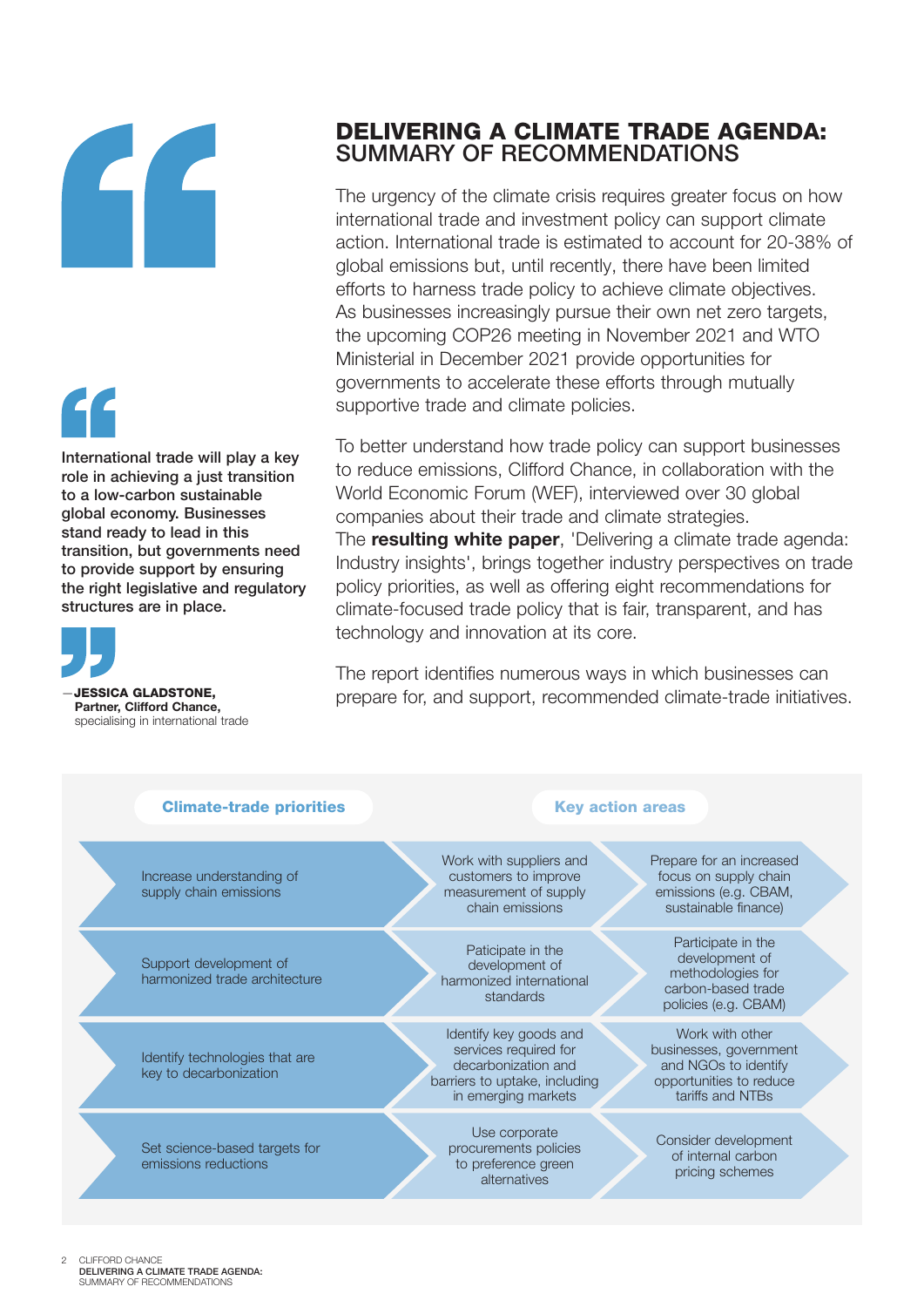## Recommendations

### 1. Reduce tariffs on climate-friendly goods

Building on efforts such as the ACCTS negotiations, countries should create a living list of climate-friendly goods and develop open architecture for the reduction of applicable tariffs that others can join as appropriate. To support these efforts, businesses can further identify and quantify essential technologies and inputs critical for decarbonisation.

#### 2. Reduce non-tariff distortions

Businesses have a vital role to play in identifying areas in which diverging standards such as labelling, local content requirements and differing prescriptive qualifications for certain environmental goods are holding back climatepreferential trade and investment. One suggestion is for businesses and policy makers to work together on a database of 'green' non-tariff barriers to be prioritised for resolution, thereby ensuring a level playing field and incentivising the uptake of greener production methods through the supply chain.

### 3. Phase out fossil fuel subsidies

Global fossil fuel subsidies amount to at least US\$475 billion. Businesses can work to encourage policy makers to eliminate harmful fossil fuels subsidies and to provide insights into energy market impacts, including bridging strategies, for industries where technology does not yet offer viable alternatives to fossil fuel.

#### 4. Align carbon based trade policies

Corporate emissions accounting is often voluntary and there is divergence in accounting frameworks. Yet emissions accounting is increasingly intersecting with trade-related policies – such as Border Carbon Adjustments or climatefriendly labels. Business leaders we interviewed were keen to see policymakers engage in dialogue on how emissions accounting standards and related policies operate in this context, in order to ensure consistency and coherence across different jurisdictions.

### 5. Unpack digital and servicesrelated trade

Trade in digital technologies, data and other services, including telecommunications, cloud storage and artificial intelligence, will play an integral role in the transition to net zero. Given the constantly evolving nature of services trade more public/private discussion is needed to help identify barriers to dissemination of these services.

#### 6. Address climate-smart agriculture

Agriculture's emissions profile and economic importance to developing countries means it must be included as part of the discussion on trade and the environment.The focus should include: (i) identifying goods and services that may reduce agricultural emissions through increased trade liberalisation; (ii) developing means to enable smallhold farmers to adopt equitable and sustainable agricultural practices; and (iii) identifying opportunities to reduce or eliminate subsidies that incentivise over production or consumption of higheremissions food products.

### 7. Harness trade agreements to achieve climate action

The critical importance of climate change for all businesses, and all aspects of public policy, now means that trade agreements should also include ambitious, binding and enforceable commitments on climate change. Recent agreements such as the EU-UK Trade and Cooperation Agreement – which makes respecting the Paris Agreement an essential element of the agreement, provides one example of how broader climate objectives can be expressly linked to trade objectives.

#### 8. Facilitate green investment

Many of our interviewees signalled the importance of public-sector interventions to stimulate green investment. The WTO's Investment Facilitation for Development talks are a good place to start in understanding whether implementation can help improve investment flows to emerging economies.

Reducing tariffs on climatebeneficial goods, minimising nontariff barriers to trade and facilitating the stability of key supply chains is important for speeding up decarbonisation of the global economy.



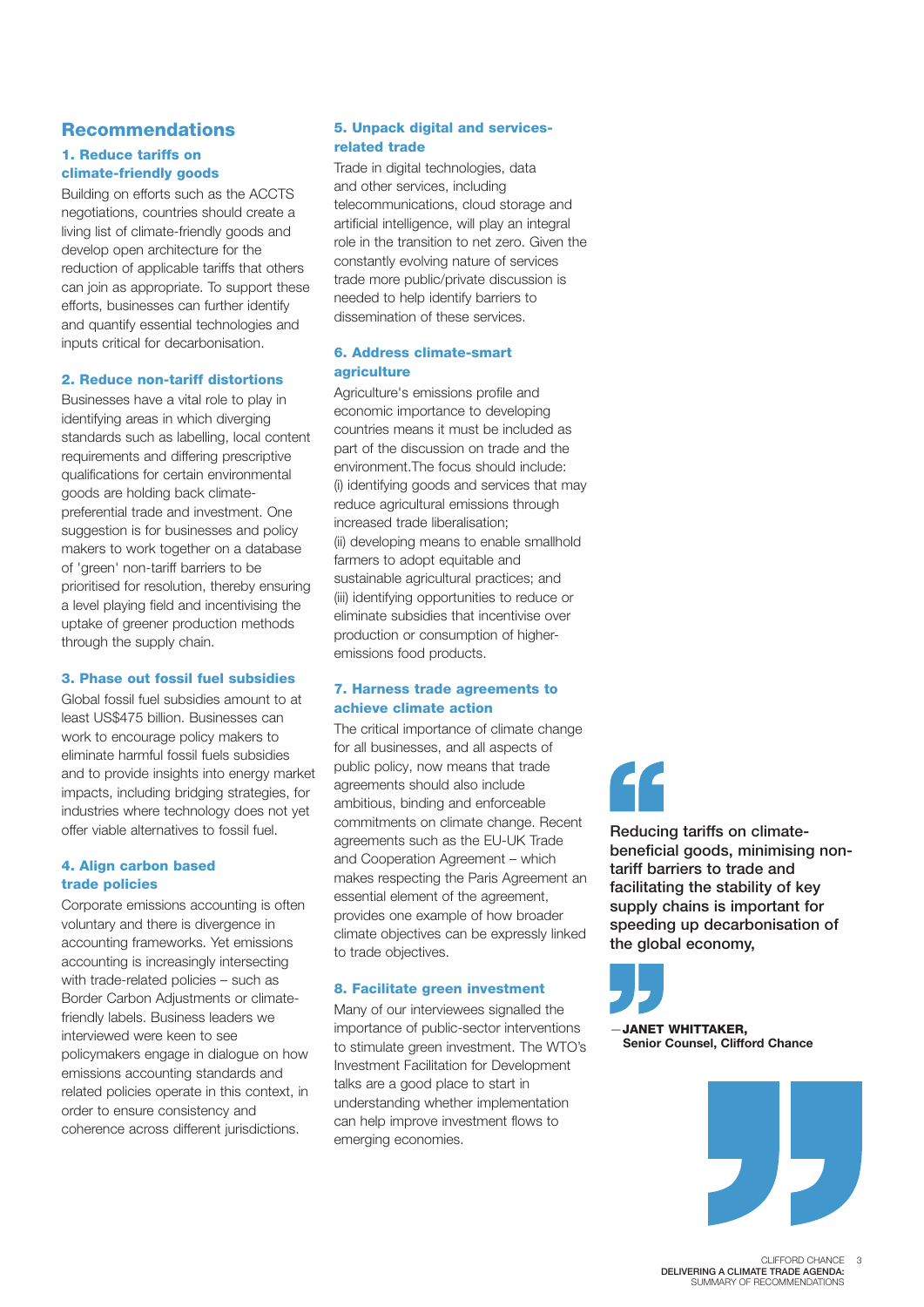## **CONTACTS**



Jessica Gladstone Partner London T: +44 207006 5953 E: jessica.gladstone@ cliffordchance.com



Janet Whittaker Senior Counsel Washington T: +1 202 912 5444 E: janet.whittaker@ cliffordchance.com



Kieran John McCarthy Senior Associate London T: +44 207006 1374 E: kieranjohn.mccarthy@ cliffordchance.com



Christina Cathey Schuetz Senior Associate London

T: +44 207006 3912 E: christina.schuetz@

cliffordchance.com



Jeremy Stewart Senior Associate London T: +44 207006 4502 E: jeremy.stewart@

cliffordchance.com